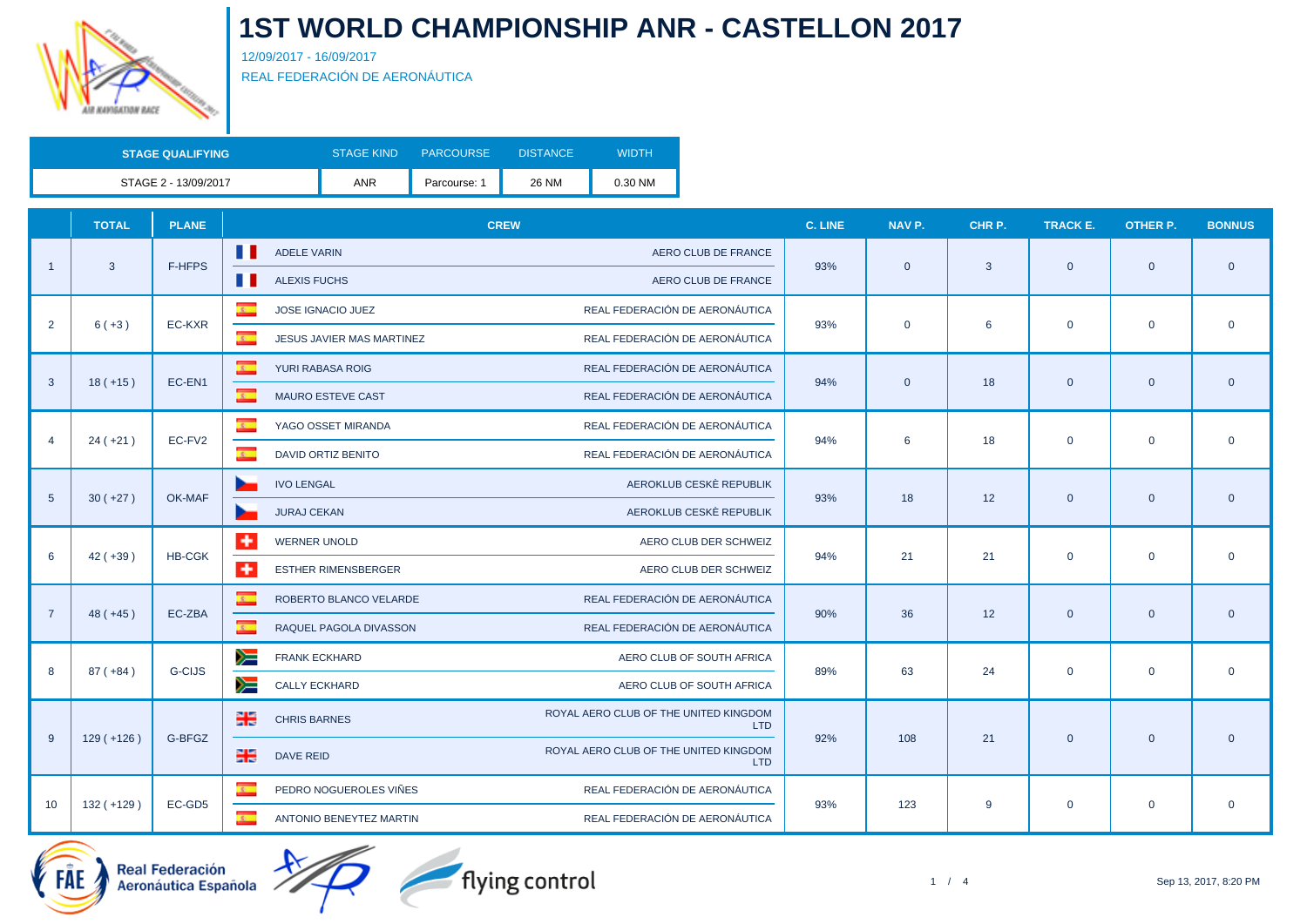

12/09/2017 - 16/09/2017 REAL FEDERACIÓN DE AERONÁUTICA

| <b>STAGE QUALIFYING</b> | <b>STAGE KIND</b> | <b>PARCOURSE</b> | <b>DISTANCE</b> | WIDTH   |
|-------------------------|-------------------|------------------|-----------------|---------|
| STAGE 2 - 13/09/2017    | <b>ANR</b>        | Parcourse:       | <b>26 NM</b>    | 0.30 NM |

|    | <b>TOTAL</b> | <b>PLANE</b> | <b>CREW</b>                                          |                                     | C. LINE                                                                                                                                                                                                                                                                                                                                                                                                                                                                             | NAV P. | CHR P.      | <b>TRACK E.</b> | <b>OTHER P.</b> | <b>BONNUS</b>  |
|----|--------------|--------------|------------------------------------------------------|-------------------------------------|-------------------------------------------------------------------------------------------------------------------------------------------------------------------------------------------------------------------------------------------------------------------------------------------------------------------------------------------------------------------------------------------------------------------------------------------------------------------------------------|--------|-------------|-----------------|-----------------|----------------|
| 11 | $165 (+162)$ | F-GDDV       | ÷<br><b>SAMI VIITANEN</b>                            | SUOMEN ILMAILULIITTO RY             |                                                                                                                                                                                                                                                                                                                                                                                                                                                                                     |        |             |                 |                 | $\overline{0}$ |
|    |              |              | ÷<br><b>KALLE AUITIO</b>                             | <b>SUOMEN ILMAILULIITTO RY</b>      | 150<br>15<br>89%<br>$\mathbf{0}$<br>$\mathbf{0}$<br>45<br>132<br>$\mathbf 0$<br>$\mathbf 0$<br>93%<br>33<br>90%<br>198<br>$\mathbf{0}$<br>$\mathbf{0}$<br>24<br>88%<br>306<br>$\mathbf 0$<br>$\mathbf 0$<br>$\mathbf{0}$<br>348<br>9<br>$\mathbf{0}$<br>88%<br>87%<br>363<br>36<br>$\mathbf 0$<br>$\mathbf{0}$<br>89%<br>405<br>3<br>$\mathbf{0}$<br>$\mathbf{0}$<br>54<br>426<br>$\mathbf 0$<br>86%<br>$\mathbf 0$<br>87%<br>504<br>$\mathbf{3}$<br>$\overline{0}$<br>$\mathbf{0}$ |        |             |                 |                 |                |
|    |              | EC-111       | JOHANNES CSERVENY                                    | ÖSTERREICHISCHER AERO CLUB          |                                                                                                                                                                                                                                                                                                                                                                                                                                                                                     |        |             |                 |                 |                |
| 12 | $177 (+174)$ |              | $\overline{\mathbf{r}}$<br>PABLO MANUEL KEENOY       | REAL FEDERACIÓN DE AERONÁUTICA      |                                                                                                                                                                                                                                                                                                                                                                                                                                                                                     |        |             |                 |                 | $\overline{0}$ |
|    |              |              | <b>DÖRTHE GRUBEK</b>                                 | DEUTSCHER AERO CLUB                 |                                                                                                                                                                                                                                                                                                                                                                                                                                                                                     |        |             |                 |                 |                |
| 13 | $231 (+228)$ | D-EDPX       | <b>ARNOLD GRUBEK</b>                                 | DEUTSCHER AERO CLUB                 |                                                                                                                                                                                                                                                                                                                                                                                                                                                                                     |        |             |                 |                 | $\overline{0}$ |
|    |              |              | $\overline{a}$<br><b>VICENTE NEBOT PEIRAT</b>        | REAL FEDERACIÓN DE AERONÁUTICA      |                                                                                                                                                                                                                                                                                                                                                                                                                                                                                     |        |             |                 |                 |                |
| 14 | $330 (+327)$ | EC-ZBA       | $\overline{z}$<br>PERE JOAN NOGUEROLES ASENCIO       | REAL FEDERACIÓN DE AERONÁUTICA      |                                                                                                                                                                                                                                                                                                                                                                                                                                                                                     |        |             |                 |                 | $\mathbf 0$    |
|    |              |              | <b>MARCUS CIESIELSKI</b>                             | DEUTSCHER AERO CLUB                 |                                                                                                                                                                                                                                                                                                                                                                                                                                                                                     |        |             |                 |                 |                |
| 15 | $357 (+354)$ | D-EGHN       | <b>ASTRID CIESIELSKI</b>                             | DEUTSCHER AERO CLUB                 |                                                                                                                                                                                                                                                                                                                                                                                                                                                                                     |        |             |                 |                 | $\overline{0}$ |
|    |              |              | $\Phi^-$<br><b>JULIO TEIXEIRA</b>                    | FEDERAÇÃO PORTUGUESA DE AERONÁUTICA |                                                                                                                                                                                                                                                                                                                                                                                                                                                                                     |        |             |                 |                 |                |
| 16 | $399 (+396)$ | CS-AQX       | $\bullet$<br><b>BERNARDO REIS</b>                    | FEDERAÇÃO PORTUGUESA DE AERONÁUTICA |                                                                                                                                                                                                                                                                                                                                                                                                                                                                                     |        | $\mathbf 0$ |                 |                 |                |
|    |              |              | X٣<br><b>KURT NOREVIK</b>                            | NORGES LUFTSPORTFORBUND             |                                                                                                                                                                                                                                                                                                                                                                                                                                                                                     |        |             |                 | $\mathbf 0$     |                |
| 17 | $408 (+405)$ | F-GDDV       | ۲E<br>PETER STROEMME                                 | NORGES LUFTSPORTFORBUND             |                                                                                                                                                                                                                                                                                                                                                                                                                                                                                     |        |             |                 |                 | $\overline{0}$ |
|    |              |              | <b>POVILAS LIBERIS</b>                               | LIETUVOS AEROKLUBAS                 |                                                                                                                                                                                                                                                                                                                                                                                                                                                                                     |        |             |                 |                 |                |
| 18 | 480 (+477)   | F-HFPS       | <b>KRIVICKAS IGNAS</b>                               | LIETUVOS AEROKLUBAS                 |                                                                                                                                                                                                                                                                                                                                                                                                                                                                                     |        |             |                 |                 | $\mathbf 0$    |
|    |              |              | $\sigma$<br><b>CARLOS EUGUI AGUADO</b>               | REAL AEROCLUB DE NAVARRA            |                                                                                                                                                                                                                                                                                                                                                                                                                                                                                     |        |             |                 |                 |                |
| 19 | $507 (+504)$ | EC-FH4       | $\overline{\mathbf{z}}$<br>JAUME COLOMBAS SALVA      | REAL FEDERACIÓN DE AERONÁUTICA      |                                                                                                                                                                                                                                                                                                                                                                                                                                                                                     |        |             |                 |                 | $\overline{0}$ |
|    |              |              | $\overline{\mathbf{c}}$<br>MANUEL JOSE SOS GALLEN    | REAL FEDERACIÓN DE AERONÁUTICA      |                                                                                                                                                                                                                                                                                                                                                                                                                                                                                     |        |             |                 |                 |                |
| 20 | $512 (+509)$ | EC-DFK       | $\overline{\mathbf{r}}$<br>JOHISSY BRIONES ESTEBANEZ | REAL FEDERACIÓN DE AERONÁUTICA      | 89%                                                                                                                                                                                                                                                                                                                                                                                                                                                                                 | 276    | 236         | $\mathbf 0$     |                 | $\overline{0}$ |



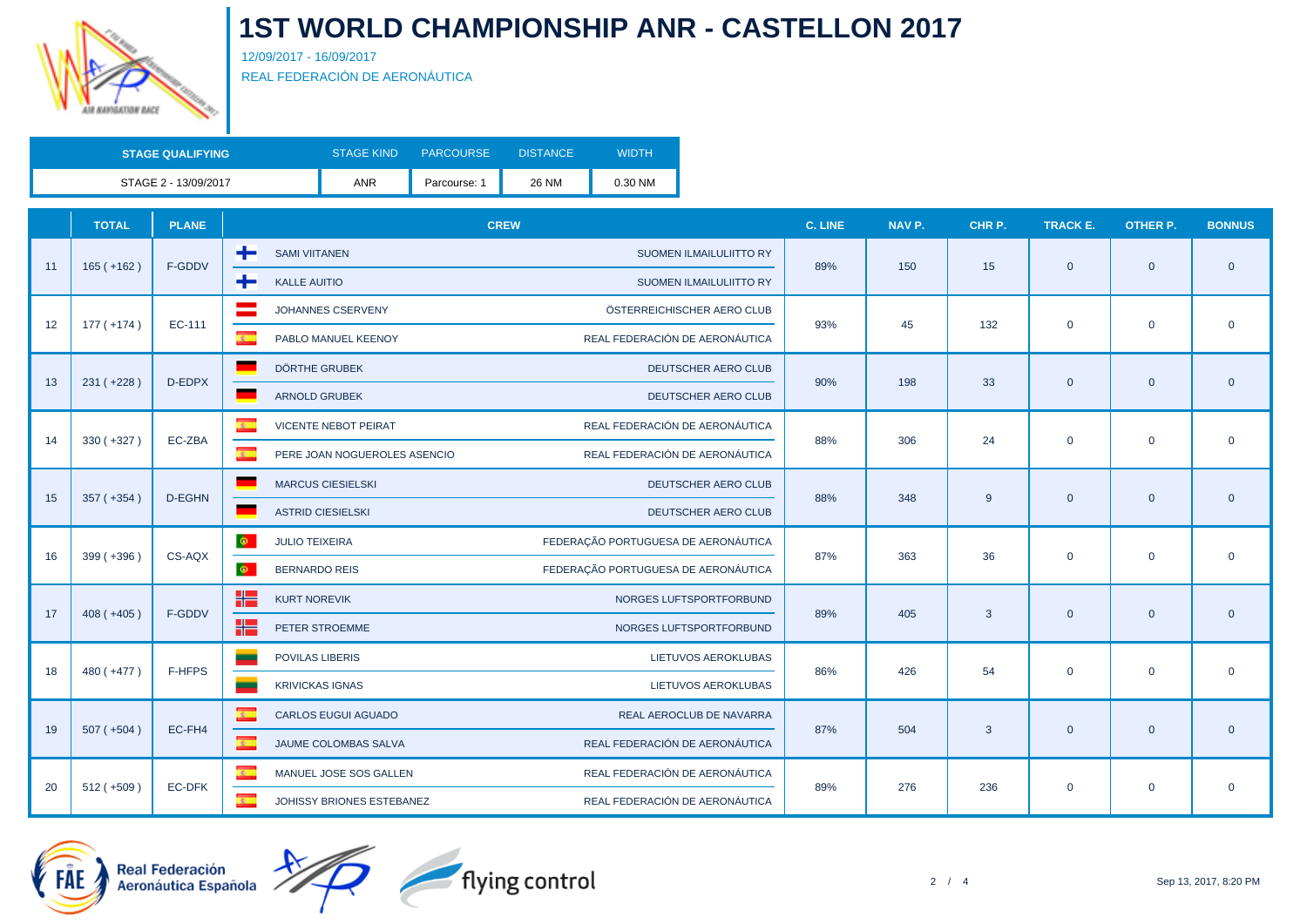

12/09/2017 - 16/09/2017 REAL FEDERACIÓN DE AERONÁUTICA

| <b>STAGE QUALIFYING</b> | <b>STAGE KIND</b> | <b>PARCOURSE</b> | <b>DISTANCE</b> | WIDTH   |
|-------------------------|-------------------|------------------|-----------------|---------|
| STAGE 2 - 13/09/2017    | ANR               | Parcourse:       | 26 NM           | 0.30 NM |

|    | <b>TOTAL</b> | <b>PLANE</b>  | <b>CREW</b>                                                                          | <b>C. LINE</b> | NAV P.           | CHR P. | TRACK E.                                                                                                                                                                                                                                                                                      | <b>OTHER P.</b> | <b>BONNUS</b>  |
|----|--------------|---------------|--------------------------------------------------------------------------------------|----------------|------------------|--------|-----------------------------------------------------------------------------------------------------------------------------------------------------------------------------------------------------------------------------------------------------------------------------------------------|-----------------|----------------|
| 21 |              |               | REAL FEDERACIÓN DE AERONÁUTICA<br>$\mathcal{R}^+$<br>FERNANDO AHIJADO MARTIN         | 84%            | 546              | 72     | $\mathbf{0}$<br>$\mathbf{0}$<br>$\mathbf 0$<br>$\mathbf 0$<br>$\mathbf{0}$<br>$\overline{0}$<br>$\mathbf 0$<br>$\mathbf 0$<br>$\mathbf{0}$<br>$\overline{0}$<br>$\mathbf 0$<br>$\mathbf{0}$<br>$\mathbf{0}$<br>$\overline{0}$<br>$\mathbf 0$<br>$\mathbf 0$<br>$\mathbf{0}$<br>$\overline{0}$ |                 | $\overline{0}$ |
|    | $618 (+615)$ | EC-FH4        | $\overline{\mathbf{c}}$ .<br>REAL FEDERACIÓN DE AERONÁUTICA<br>IÑIGO PRIETA SILVA    |                |                  |        |                                                                                                                                                                                                                                                                                               |                 |                |
|    | 747 (+744)   | G-BFGZ        | ➣<br><b>MARY DE KLERK</b><br>AERO CLUB OF SOUTH AFRICA                               | 84%            | 711              | 36     |                                                                                                                                                                                                                                                                                               |                 | $\mathbf 0$    |
| 22 |              |               | y≡<br><b>THYS MERWE</b><br>AERO CLUB OF SOUTH AFRICA                                 |                |                  |        |                                                                                                                                                                                                                                                                                               |                 |                |
| 23 |              | F-GDDV        | PETRI HILTUNEN<br>÷<br>SUOMEN ILMAILULIITTO RY                                       | 84%            |                  | 206    |                                                                                                                                                                                                                                                                                               |                 |                |
|    | $812 (+809)$ |               | ÷<br><b>ARMIN ZUEGER</b><br>SUOMEN ILMAILULIITTO RY                                  |                | 606              |        |                                                                                                                                                                                                                                                                                               |                 | $\overline{0}$ |
| 24 | 840 (+837)   | <b>G-CIJS</b> | ≽≡<br><b>HANS SCHWEBEL</b><br>AERO CLUB OF SOUTH AFRICA                              |                | 74%<br>780<br>60 |        |                                                                                                                                                                                                                                                                                               |                 | $\mathbf 0$    |
|    |              |               | y≡<br><b>RONALD STIRK</b><br>AERO CLUB OF SOUTH AFRICA                               |                |                  |        |                                                                                                                                                                                                                                                                                               |                 |                |
| 25 | 855 (+852)   | HB-CIO        | ۰<br><b>MARTIN SCHWINGEWEITZEN</b><br>AERO CLUB DER SCHWEIZ                          | 65%            | 765              | 90     |                                                                                                                                                                                                                                                                                               |                 | $\overline{0}$ |
|    |              |               | ۰<br>DEBORAH MÜLLER<br>AERO CLUB DER SCHWEIZ                                         |                |                  |        |                                                                                                                                                                                                                                                                                               |                 |                |
| 26 | 1,311        | <b>G-ATKT</b> | ROYAL AERO CLUB OF THE UNITED KINGDOM<br>레<br><b>RODNEY BLOIS</b><br>LTD.            | 73%            | 1.263            | 48     |                                                                                                                                                                                                                                                                                               |                 |                |
|    | $(+1,308)$   |               | ROYAL AERO CLUB OF THE UNITED KINGDOM<br>믦<br><b>JUDITH WORDSWORTH</b><br><b>LTD</b> |                |                  |        |                                                                                                                                                                                                                                                                                               |                 | $\mathbf 0$    |
| 27 | 1,355        | LX-AIC        | <b>FEDERATION AERONAUTIQUE</b><br><b>LORENZO RAMAZZOTTI</b><br><b>LUXEMBURGOUISE</b> | 64%            | 1,158            | 296    |                                                                                                                                                                                                                                                                                               |                 |                |
|    | $(+1,352)$   |               | FEDERATION AERONAUTIQUE<br><b>HEINZ CHRISTIAN</b><br><b>LUXEMBURGOUISE</b>           |                |                  |        |                                                                                                                                                                                                                                                                                               |                 | 99             |
| 28 | 1,449        | LX-AIC        | <b>FEDERATION AERONAUTIQUE</b><br><b>GILLES KLOZEN</b><br><b>LUXEMBURGOUISE</b>      | 72%            | 1.326            | 123    |                                                                                                                                                                                                                                                                                               |                 | $\overline{0}$ |
|    | $(+1, 446)$  |               | FEDERATION AERONAUTIQUE<br><b>LAURENT SHNEIDER</b><br><b>LUXEMBURGOUISE</b>          |                |                  |        |                                                                                                                                                                                                                                                                                               |                 |                |
|    | 1,457        | <b>G-CIJS</b> | ANDREAS SALOMÓN<br>KYPRIAKI AERATHLITIKI OMOSPONDIA<br>€                             | 75%            |                  |        |                                                                                                                                                                                                                                                                                               |                 |                |
| 29 | $(+1, 454)$  |               | <b>CHRISTOS LIMNATITIS</b><br>KYPRIAKI AERATHLITIKI OMOSPONDIA<br>€                  |                | 1,206            | 251    |                                                                                                                                                                                                                                                                                               |                 | $\overline{0}$ |